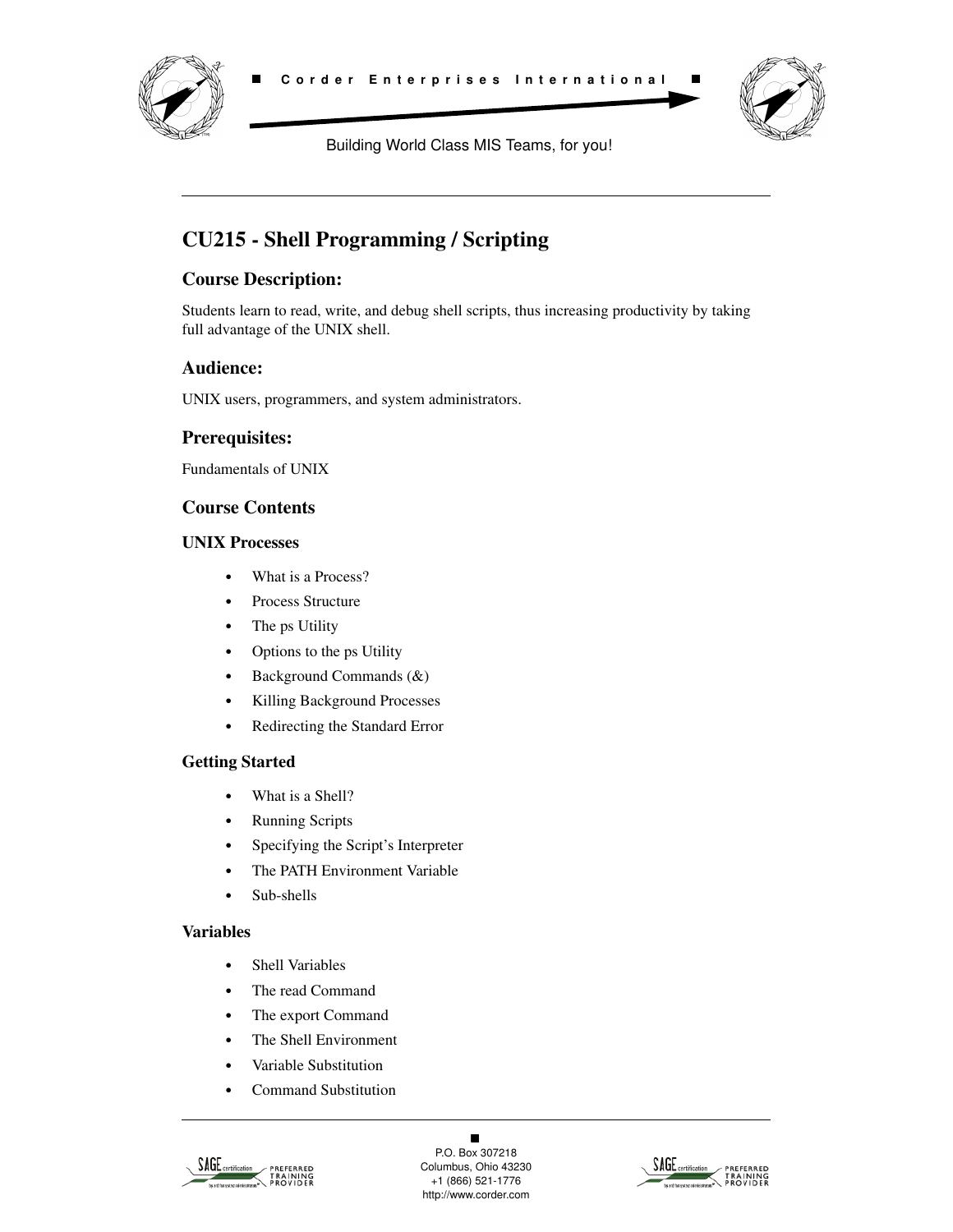# **CU215 - Shell Programming / Scripting**

#### **The Login Process**

- **•** The Login Process
- **•** The System Profile Script
- **•** Your .profile Script
- **•** The . Command

#### **Conditional Statements**

- **•** The Exit Status of Commands
- **•** Command Line Examples
- **•** The test Command
- **•** The if-then-else Construct
- **•** The elif Construct
- **•** case Statements

#### **Loops**

- **•** The for Loop
- **•** The while Loop
- **•** Reading Lines From Files
- **•** Using Arrays with Loops

#### **Special Variables**

- **•** \$\$ PID of Shell
- **•** Command-Line Arguments
- **•** \$# Number of Arguments
- **•** \$\* All Arguments
- **•** The shift Command
- **•** The set Command
- **•** Getting Options

## **Quoting Mechanisms**

- **•** Single vs. Double Quotes
- **•** What is a Here Document?
- **•** Using a Here Document
- **•** Here Document Quoting
- **•** Ignoring Leading Tabs